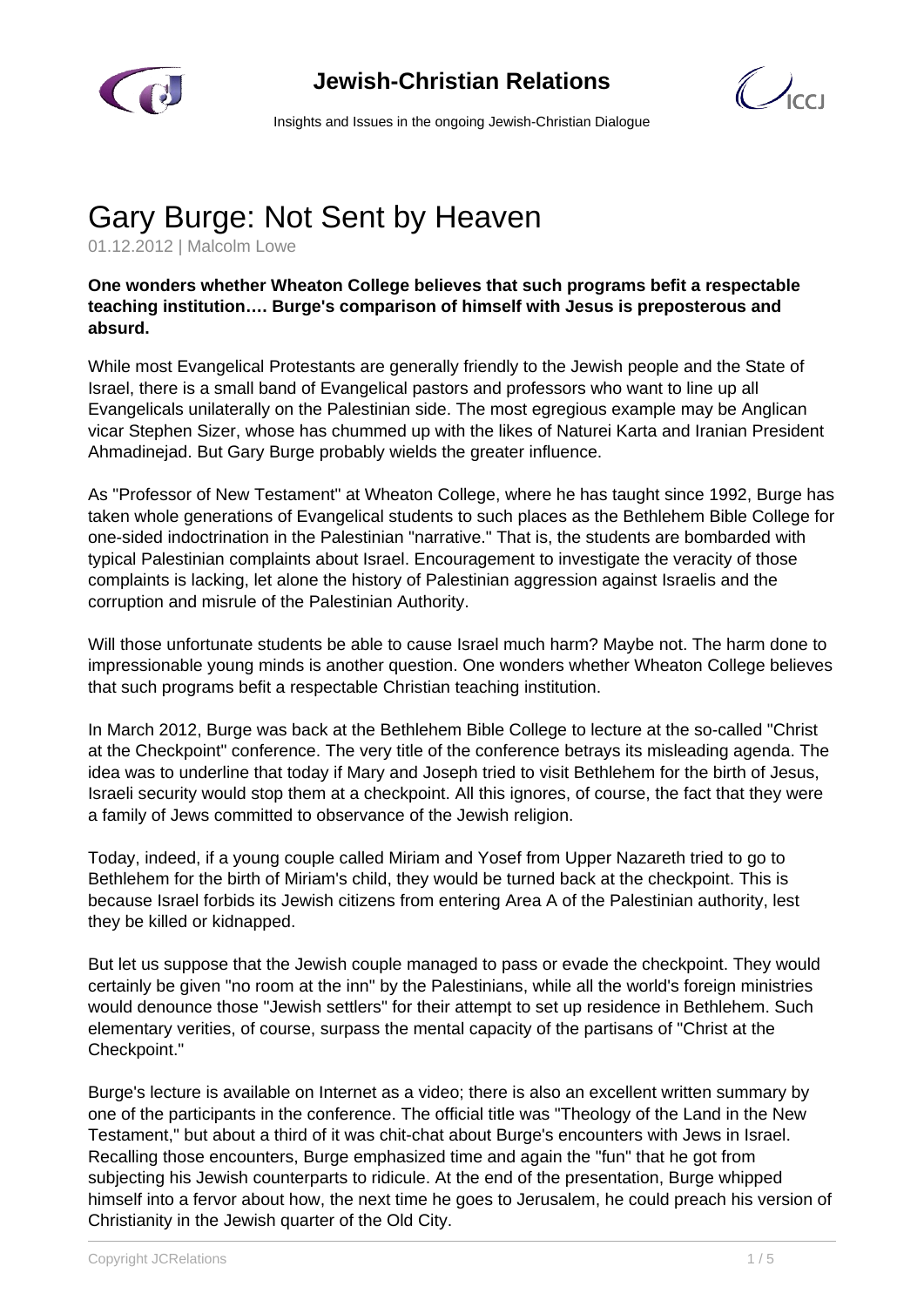Now, one might sympathize with Burge when he meets Jews who want to transfer the Dome of the Rock to some other site in order to rebuild the Temple. That is, if he has reported them correctly. There is, for instance, a Jewish group that has used ancient Jewish sources to reconstruct the implements used in Temple worship. Generally, however, such groups maintain that building the Temple itself must await the coming of the Messiah; in the meantime, one can only make such preparations for that event.

But let us consider an example that shows Burge's failure to understand either Judaism or the New Testament accounts themselves. Burge was in the Western Wall plaza and intent on taking photographs on a Sabbath, when some Jews warned him that it was forbidden.

"So I had my camera in my hand and they thought it was a good moment to come over and teach me a lesson about why you shouldn't take photos on the Sabbath. This sounded like fun, so after their sermon I asked them, well, what is really wrong theologically with using a camera on Sabbath? Honestly, debating details of Sabbath observance on the Sabbath sounded very biblical, especially one hundred yards from the Temple. So they argued that pushing the button on the shutter release was doing work. I told them climbing all these stairs all over Jerusalem was more work and on it went for about a half hour. This could have been a scene right out of the Gospel. I said I was celebrating the beauty of God's creation by taking a picture, they said I was breaking the Law. I was having a great time."

Here Burge shows a fundamental ignorance that might be forgiven the average Christian layperson, but is inexcusable in anyone who purports to be a professor of Bible. The meaning of "doing no work" in regard to the Sabbath has nothing whatever to do with physical effort. Doing no work means refraining from creation, just as God spent the seventh day without creating anything. Making a photograph, of course, is an act of creation. So the proper way to "celebrate the beauty of God's creation" on the Sabbath is precisely not to take a picture of it. Or, if Burge had been more inventive, he could have sung the hymn "Praise to the Lord, the Almighty, the King of Creation."

Had he put away his camera and sung that well-known verse, he might have given his Jewish interlocutors an unexpected favorable impression of Christianity. Instead, he wilfully confirmed any prejudices that they had about Christian stupidity. That, for Burge, is "having a great time."

As for calling this episode "a scene right out of the Gospel," Burge showed his incomprehension in the field that he teaches. The reference is to various incidents in which Jesus was criticized for healing on the Sabbath. There has been a great deal of insightful scholarship on this topic. That includes an article of mine with David Flusser in New Testament Studies, a journal that all "professors of the New Testament" are assumed to read, as long ago as 1983. The main conclusions are the following:

First of all, both Jesus and his critics were agreed that the Sabbath should be observed scrupulously, but that it could be violated in cases of dire need. Rather, they differed on what counted as dire need. The later Jewish consensus was that only the need to save a human life could justify – and would indeed require – violating the Sabbath, if that life would be lost by not acting before the end of the Sabbath. But earlier on there were less stringent views, such as that of Jesus: his healings concerned lifelong severe handicaps, such as blindness or paralysis.

Moreover, some of the reported healings on the Sabbath do not truly violate it. For instance, when Jesus told a man to stretch out his paralysed hand and the man was able to do it, the hand was found to be healed, but neither Jesus nor the man had done anything that violated the Sabbath.

Both Jesus and his critics would have been astounded to hear of Burge's "dire need" to take a snapshot on the Sabbath, as if it ranked with healing the blind. Burge's comparison of himself with Jesus is preposterous and absurd.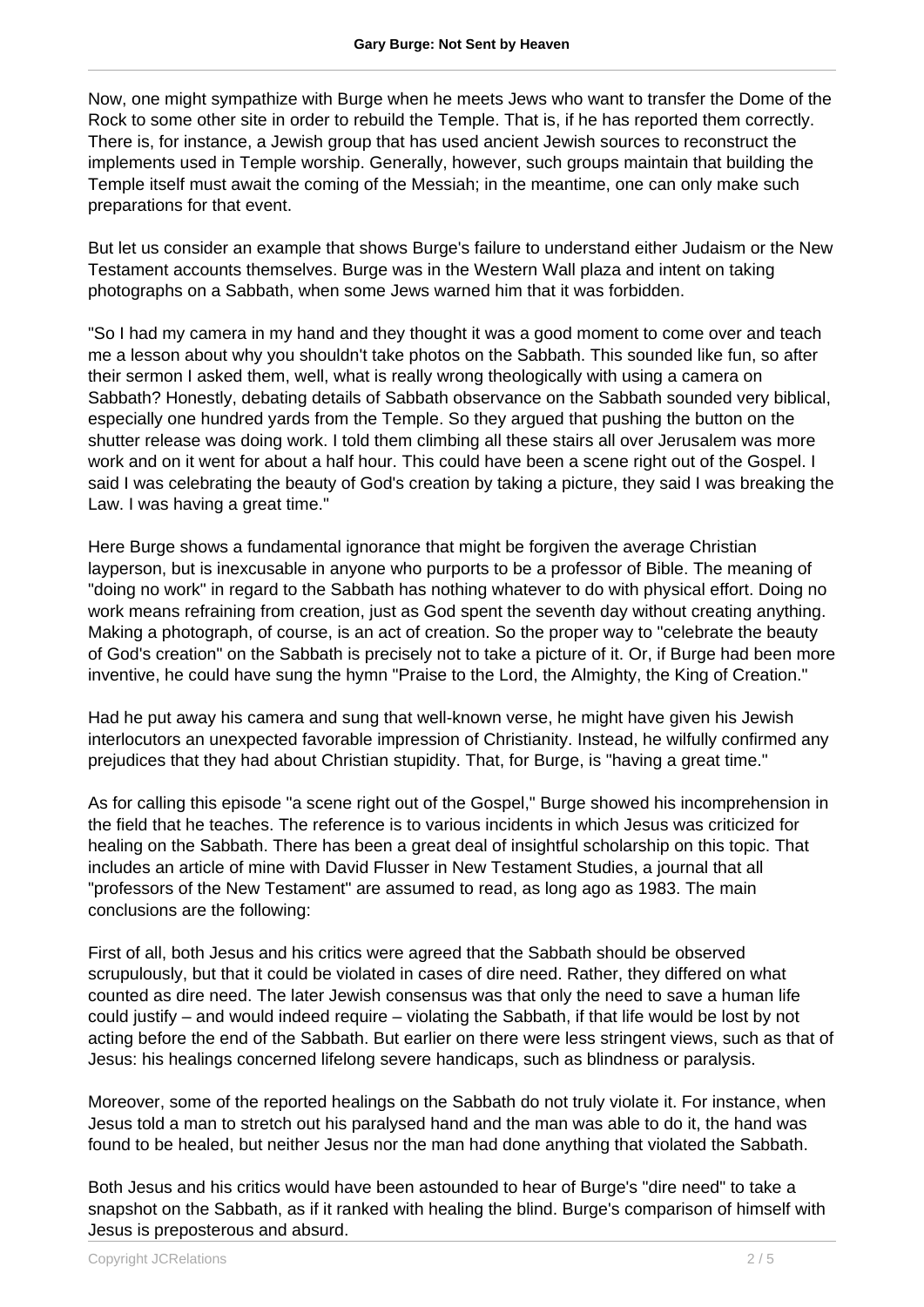For the sake of Burge's students, I shall relate a different Christian-Jewish encounter. Many Christians in Israel could tell a similar story, but this just happened to me. It took place not far from the scenes of Burge's exploits and only a few weeks later. His students might ask themselves whether this was not a more Christian form of behavior toward Jews. Perhaps it will save them from marching down the "broad way" (Matthew 7.13) behind him.

One Friday evening, just around the beginning of the Sabbath, during a walk around a Jewish neighborhood in the dimming light, I sat down for a while in the deserted street. It was at this point that an elderly lady approached from the other side of the road and interrogated me about "Filipinas." There are many women, and some men, from the Philippines who work as carers for the aged and infirm in Israel, where they are greatly appreciated. The following conversation ensued (in Hebrew).

"Do you know a Filipina?"she asked. "There are many Filipinas," I responded.

"I need a Filipina to do something." Immediately, I understood. Observant Jews are forbidden to turn electricity on or off during the Sabbath. Some have an automatic timer that switches the whole electric system on in the evening, including lights and heating, then switches it off for the night. Maybe her whole flat was in darkness.

"I can do it," I said. "Are you not a Jew?" "I am not a Jew." "A hundred percent not?" she insisted. "A hundred percent." "Are you a Christian?" "Yes."

"Perhaps you were sent by Heaven!" she exclaimed. Reassured, she led me back across the street and up some flights of stairs. In her modest flat there was one light on, in the kitchen, where an older man – presumably her husband – was sitting.

Here was the problem. She had laid a row of little dishes of food on a hotplate, but it was unplugged. All her careful plans for the Sabbath were faced with ruin. I took up the plug and inserted it into a socket. Mission accomplished.

That single light also had to illuminate their sitting room and, more dimly, further rooms down a corridor. I asked if I could do anything else, but no.

At this point a second woman emerged from the corridor. "That's mother," said the first woman, "she's a hundred years old!" "To a hundred and twenty," I responded, wishing her a life as long as Moses. There was nothing more needed, so I retraced my steps down the stairs and left them to their simple Sabbath celebration.

Now let us imagine that she had come across Gary Burge, sitting there in the street. Sent by Heaven? Hardly. It would be another chance to have "fun" at the expense of pious Jews. "Walking up those stairs is much more work than inserting a plug," he would have admonished her. "Do it yourself." "Free yourself from the Law, learn from the Gospel." And he would have walked off, treasuring a new exploit to recount at the next "Christ at the Checkpoint." Burge playing (his understanding of) Jesus again.

To conclude, let us locate Burge in the Evangelical and the broader Christian spectrum. It is widely perceived that Evangelicals are peculiarly attached to the State of Israel, but a 2011 survey by the Pew Forum on Religion and Public Life has shown that the issue is not so simple.

The survey was addressed to "Evangelical Protestant Leaders" and asked three relevant questions (besides covering many other issues). Asked "Which side do you sympathize with more?" 34% answered "with Israel," 11% "with the Palestinians," 39% "with both equally" and 13% "with neither." Note, however, that this was – strictly speaking – not a theological question. The other two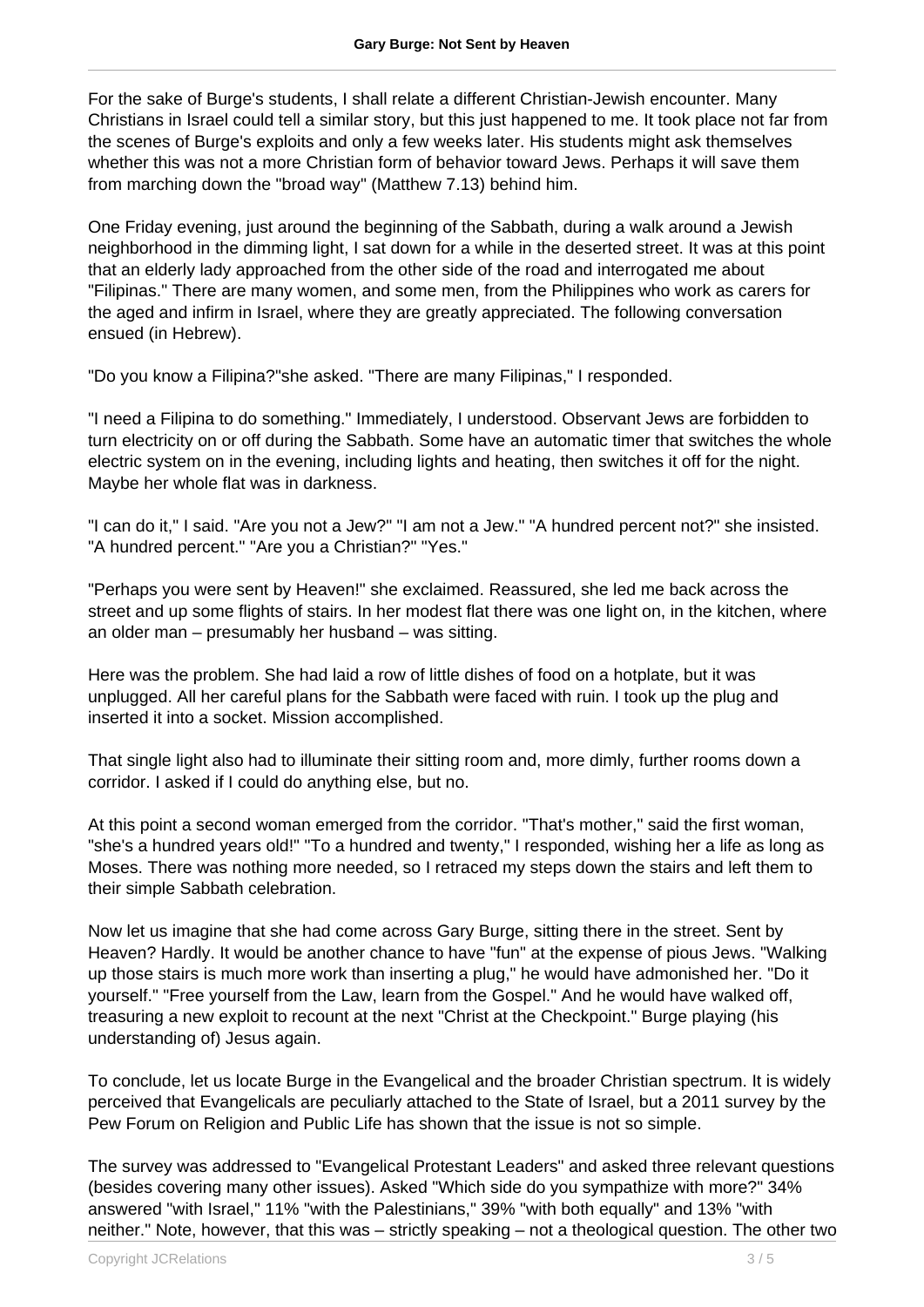questions were unambiguously theological.

Responding to "Is the State of Israel a fulfillment of biblical prophecy?" 48% said yes and 42% said no. With regard to "God's covenant with the Jewish people," 73% said "it continues today" and 22% that it "no longer applies."

On this last question, that great majority of Evangelical Protestant leaders is aligned with what has been Roman Catholic teaching since the famous declaration Nostra Aetate of the Second Vatican Council in 1965. Many of the so-called "mainline" Protestant churches have issued similar declarations in the meantime.

All those declarations, Protestant as well as Roman Catholic, draw upon decades of scholarship on Paul's Epistle to the Romans, which should be familiar to any "professor of New Testament." Thus Nostra Aetate asserts: "The Church keeps ever in mind the words of the Apostle about his kinsmen: 'theirs is the sonship and the glory and the covenants and the law and the worship and the promises; theirs are the fathers and from them is the Christ according to the flesh' (Rom. 9:4-5)..." It adds that "God holds the Jews most dear for the sake of their Fathers; He does not repent of the gifts He makes or of the calls He issues" (echoing Rom. 11.28-29) and that "the Jews should not be presented as rejected or accursed by God, as if this followed from the Holy Scriptures."

Now, the declarations of both the Vatican and Protestant churches have been wary of ascribing a theological significance to the State of Israel. Rather, they often distinguish between that state, as a political institution to be evaluated like any other state, and the return of the Jews to their biblical homeland, which is interpreted positively in terms of God's faithfulness toward the Jewish people. More details can be found in an article of 1989 to which I contributed.

We may imagine that many of the 42% of Evangelical Protestant leaders who declined to endorse the State of Israel as a fulfillment of biblical prophecy did so because they make a similar distinction. After all, many of them must be among the 73% who asserted that God's covenant with the Jewish people "continues today."

Burge, however, is resolutely opposed to that majority Christian teaching. Toward the end of an interview with Hank Hanegraaff in July 2012, Burge claimed that all the promises made by God to Israel in the Old Testament are "Jewish theology" that the New Testament "turns inside out." Yes, admits Burge, Paul does envisage a continuing existence of the Jewish people, but God is now equally concerned with all peoples and God's interest has turned away from the Land of Israel.

Burge then described the State of Israel as a "highly secular" state that is "sharply disinterested in any of the covenant obligations that you have in the Old Testament," so "the strings attached to the land no longer pertain." This pejorative description is false: one need only recall the many decisions of Israel's Supreme Court in favor of non-Jewish minorities, fulfilling a frequent biblical demand. Israel's Declaration of Independence contains deliberate echoes of Judaism's covenantal commitments.

More fundamentally, Burge disregards a distinction familiar to biblical theologians: God may punish deviations from the covenant, but He never abolishes the covenant itself; His covenantal partner need only repent in order to benefit from the covenant again. But maybe Burge belongs to those Christian theologians who hold that all the day-long repentance of Jews on Yom Kippur is a waste of time because they have not acknowledged Jesus.

In that interview, Burge was practicing what is commonly called "replacement theology," that is, treating the Christian Church as the authentic continuation of Old Testament religion to the exclusion of Judaism. Curiously enough, earlier in the interview he had deprecated the